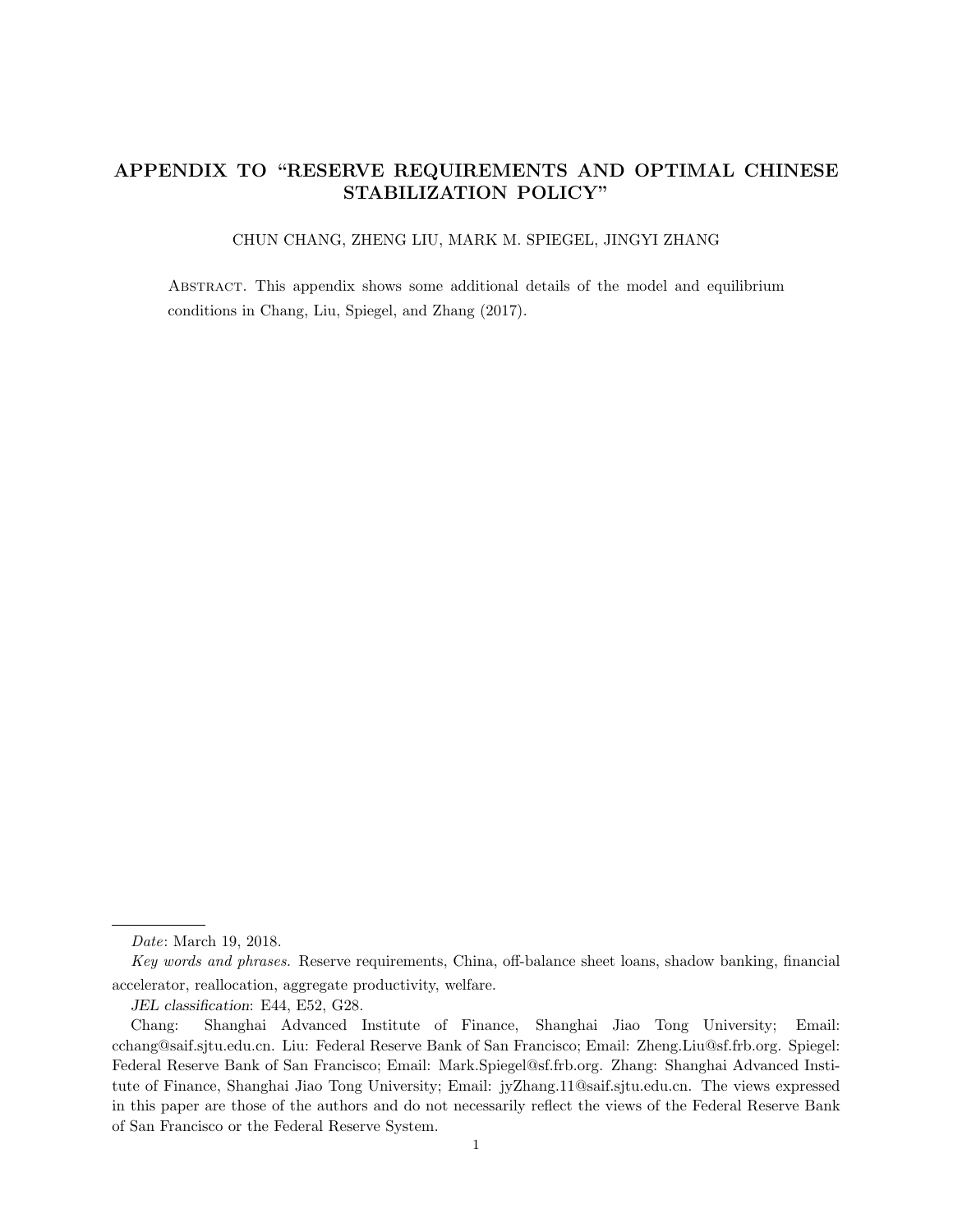# I. Optimizing conditions

I.1. Household decisions. The household optimizing conditions are summarized by the following equations:

$$
\Lambda_t = \frac{1}{C_t},\tag{1}
$$

$$
w_t = \frac{\Psi H_t^{\eta}}{\Lambda_t},\tag{2}
$$

$$
1 = \mathcal{E}_t \beta R_t \frac{\Lambda_{t+1}}{\Lambda_t \pi_{t+1}},\tag{3}
$$

$$
1 = \frac{\Psi_m}{\Lambda_t M_t / P_t} + \mathcal{E}_t \beta \frac{\Lambda_{t+1}}{\Lambda_t \pi_{t+1}},
$$
\n
$$
\tag{4}
$$

$$
1 = q_t^k \left[ 1 - \frac{\Omega_k}{2} \left( \frac{I_t}{I_{t-1}} - g_I \right)^2 - \Omega_k \left( \frac{I_t}{I_{t-1}} - g_I \right) \frac{I_t}{I_{t-1}} \right] + \beta E_t q_{t+1}^k \frac{\Lambda_{t+1}}{\Lambda_t} \Omega_k \left( \frac{I_{t+1}}{I_t} - g_I \right) \left( \frac{I_{t+1}}{I_t} \right)^2
$$
\n
$$
q_t^k = \beta E_t \frac{\Lambda_{t+1}}{\Lambda_t} [q_{t+1}^k (1 - \delta) + r_{t+1}^k], \tag{6}
$$

where  $\Lambda_t$  denotes the Lagrangian multiplier for the budget constraint,  $\pi_t = \frac{P_t}{P_t}$  $\frac{P_t}{P_{t-1}}$  denotes the inflation rate from period  $t-1$  to period t, and  $q_t^k \equiv \frac{\Lambda_t^k}{\Lambda_t}$  is Tobin's q, with  $\Lambda_t^k$  being the Lagrangian multiplier for the capital accumulation equation.

I.2. **Optimal debt contracts.** Under the loan contract characterized by  $\bar{\omega}_{jt}$  and  $B_{jt}$ , the expected nominal income for a firm in sector  $j$  is given by

$$
\int_{\overline{\omega}_{jt}}^{\infty} \tilde{A}_{jt} \omega_{jt} (N_{j,t-1} + B_{jt}) dF(\omega) - (1 - F(\overline{\omega}_{jt})) Z_{jt} B_{jt}
$$
  
=  $\tilde{A}_{jt} (N_{j,t-1} + B_{jt}) [\int_{\overline{\omega}_{jt}}^{\infty} \omega dF(\omega) - (1 - F(\overline{\omega}_{jt})) \overline{\omega}_{jt}]$   
\equiv  $\tilde{A}_{jt} (N_{j,t-1} + B_{jt}) f(\overline{\omega}_{jt}),$ 

where  $f(\overline{\omega}_{jt})$  is the share of production revenue going to the firm under the loan contract.

The expected nominal income for the lender is given by,

$$
(1 - F(\overline{\omega}_{jt}))Z_{jt}B_{jt} + \int_0^{\overline{\omega}_{jt}} \{(1 - m_j)\tilde{A}_{jt}\omega(N_{j,t-1} + B_{jt})
$$
  
+  $l_j[Z_{jt}B_{jt} - (1 - m_j)\tilde{A}_{jt}\omega(N_{j,t-1} + B_{jt})]\}dF(\omega)$   
=  $\tilde{A}_{jt}(N_{j,t-1} + B_{jt})\{[1 - (1 - l_j)F(\overline{\omega}_{jt})]\overline{\omega}_{jt} + (1 - m_j)(1 - l_j)\int_0^{\overline{\omega}_t} \omega dF(\omega)\}$   
\equiv  $\tilde{A}_{jt}(N_{j,t-1} + B_{jt})g_{jt}(\overline{\omega}_{jt}),$  (7)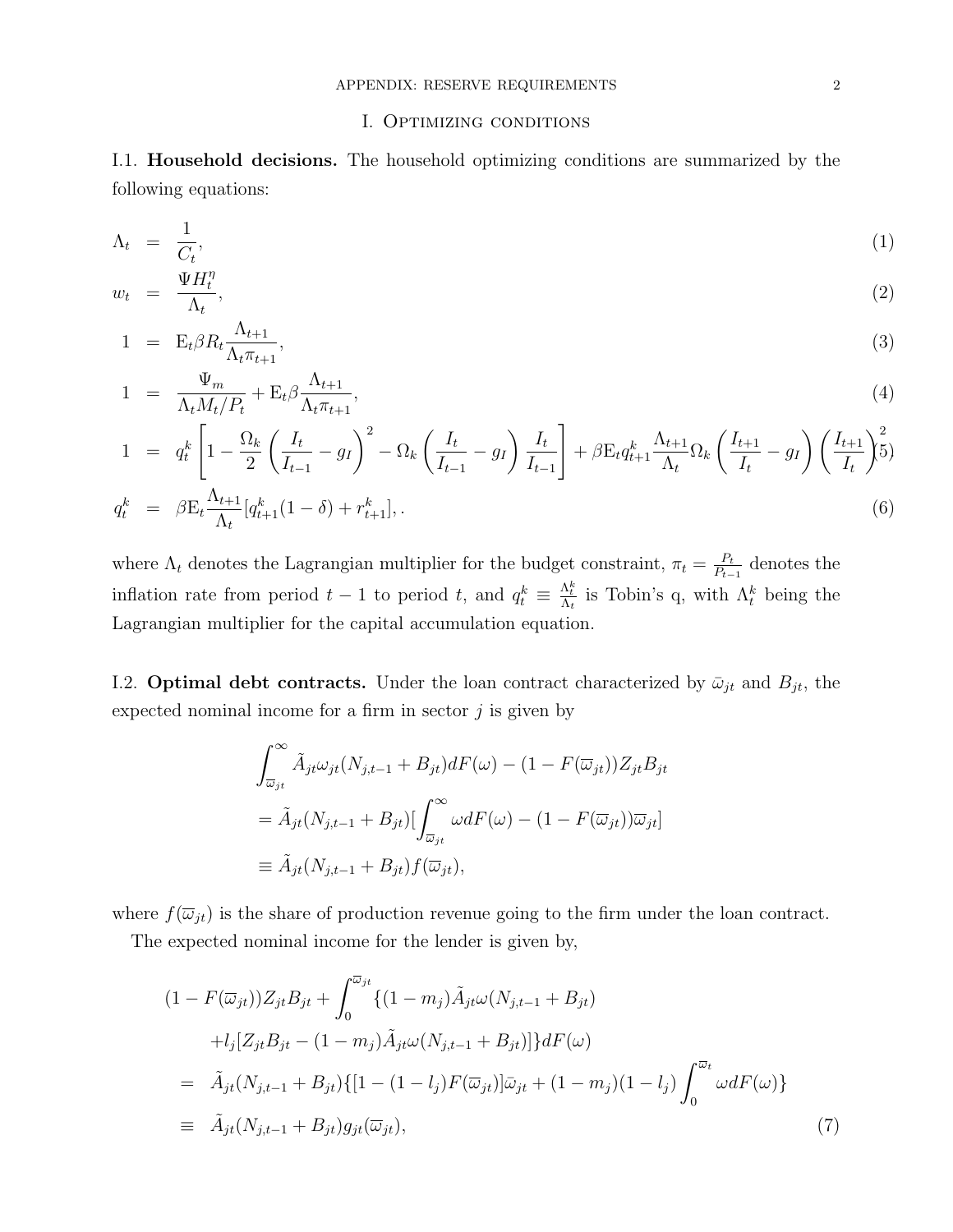where  $g_j(\overline{\omega}_{jt})$  is the share of production revenue going to the lender. Note that

$$
f(\overline{\omega}_{jt}) + g_{jt}(\overline{\omega}_{jt}) = 1 - m_j \int_0^{\overline{\omega}_{jt}} \omega dF(\omega) + l_j \int_0^{\overline{\omega}_{jt}} [\overline{\omega}_{jt} - (1 - m_j)\omega] dF(\omega).
$$
 (8)

The optimal contract is a pair  $(\bar{\omega}_{jt}, B_{jt})$  chosen at the beginning of period t to maximize the borrower's expected period  $t$  income,

$$
\max \tilde{A}_{jt}(N_{j,t-1} + B_{jt}) f(\overline{\omega}_{jt})
$$
\n(9)

subject to the lender's participation constraint

$$
\tilde{A}_{jt}(N_{j,t-1} + B_{jt})g_j(\overline{\omega}_{jt}) \ge R_{jt}B_{jt}.
$$
\n(10)

The optimizing conditions for the contract characterize the relation between the leverage ratio and the productivity cut-off

$$
\frac{N_{j,t-1}}{B_{jt} + N_{j,t-1}} = -\frac{g_j'(\overline{\omega}_{jt})}{f'(\overline{\omega}_{jt})} \frac{\tilde{A}_{jt} f(\overline{\omega}_{jt})}{R_{jt}}.
$$
\n(11)

#### II. Summary of equilibrium conditions

On a balanced growth path, output, consumption, investment, real bank loans and real wage rates all grow at a constant rate g. To obtain balanced growth, we make the stationary transformations

$$
y_t^f = \frac{Y_t^f}{g^t}, \gamma_{mt} = \frac{\Gamma_t}{g^t}, c_t = \frac{C_t}{g^t}, i_t = \frac{I_t}{g^t}, k_t = \frac{K_t}{g^t}, gdp_t = \frac{GDP_t}{g^t}, \lambda_t = \Lambda_t g^t,
$$
  
\n
$$
y_{st} = \frac{Y_{st}}{g^t}, y_{pt} = \frac{Y_{pt}}{g^t}, k_{st} = \frac{K_{st}}{g^t}, k_{pt} = \frac{K_{pt}}{g^t}, \tilde{w}_t = \frac{w_t}{g^t}, \tilde{w}_{s,e,t} = \frac{w_{s,e,t}}{g^t}, \tilde{w}_{p,e,t} = \frac{w_{p,e,t}}{g^t},
$$
  
\n
$$
n_{st} = \frac{N_{st}}{P_t g^t}, n_{pt} = \frac{N_{pt}}{P_t g^t}, b_{st} = \frac{B_{st}}{P_t g^t}, b_{pt} = \frac{B_{pt}}{P_t g^t}, m_t = \frac{M_t}{P_t g^t}, m_t^s = \frac{M_t^s}{P_t g^t}.
$$

On the balanced growth path, the transformed variables, the interest rate and the inflation rate are all constants.

The balanced growth equilibrium is summarized by the following equations: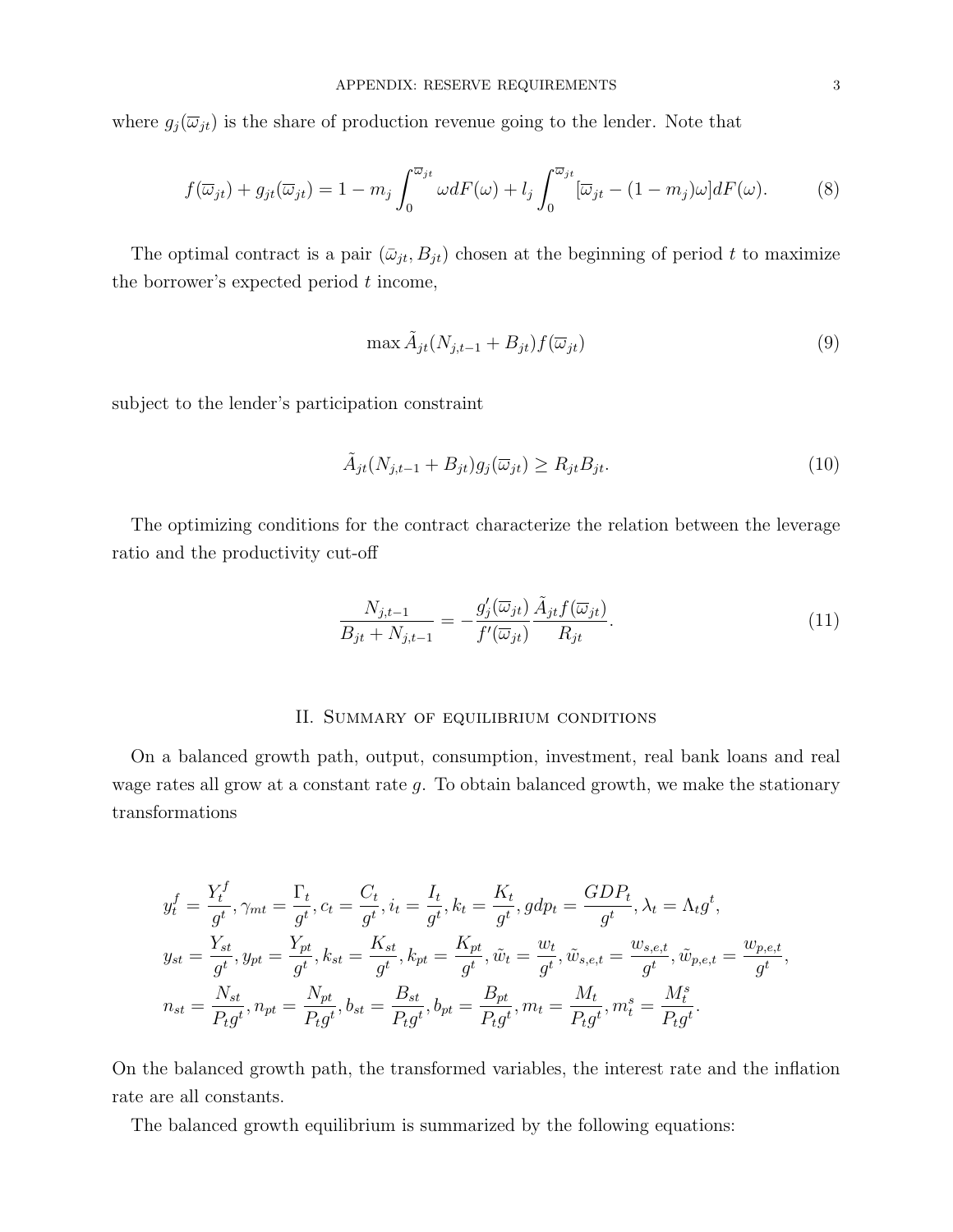1) Households.

$$
k_t = \frac{1-\delta}{g}k_{t-1} + i_t[1 - \frac{\Omega_k}{2}(\frac{i_t g}{i_{t-1}} - g)^2],\tag{A1}
$$

$$
\lambda_t = \frac{1}{c_t},\tag{A2}
$$

$$
\tilde{w}_t = \Psi_{\lambda_t}^{H_t^n},\tag{A3}
$$

$$
1 = \mathcal{E}_t \beta \frac{\lambda_{t+1}}{\lambda_t} \frac{R_t}{\pi_{t+1} g},\tag{A4}
$$

$$
1 = \frac{\Psi_m}{\lambda_t m_t} + \mathcal{E}_t \beta \frac{\lambda_{t+1}}{\lambda_t} \frac{1}{\pi_{t+1} g},\tag{A5}
$$

$$
1 = q_t^k \left[ 1 - \frac{\Omega_k}{2} \left( \frac{i_t g}{i_{t-1}} - g \right)^2 - \Omega_k \left( \frac{g i_t}{i_{t-1}} - g \right) \frac{i_t g}{i_{t-1}} \right] + \beta E_t q_{t+1}^k \frac{\lambda_{t+1}}{\lambda_t g} \Omega_k \left( \frac{i_{t+1} g}{i_t} - g \right) \left( \frac{i_{t+1} g}{i_t} \right) A_0
$$
\n
$$
q_t^k = \beta E_t \frac{\lambda_{t+1}}{\lambda_t g} \left[ (1 - \delta) q_{t+1}^k + r_{t+1}^k \right]. \tag{A7}
$$

2) Firms and banks.

$$
y_{st} = A_t^m \bar{A}_s k_{st}^{1-\alpha} (H_{st}^\theta)^\alpha, \tag{A8}
$$

$$
\tilde{w}_t H_{st} = \alpha \theta \left( \frac{n_{s,t-1}}{\pi_t g} + b_{st} \right),\tag{A9}
$$

$$
\tilde{w}_{s,e,t} = \left(\frac{n_{s,t-1}}{\pi_t g} + b_{st}\right) \alpha (1 - \theta),\tag{A10}
$$

$$
k_{st}r_t^k = (1 - \alpha)\left(\frac{n_{s,t-1}}{\pi_t g} + b_{st}\right),\tag{A11}
$$

$$
\tilde{A}_{st} = \frac{p_{st}y_{st}}{\frac{n_{st}-1}{\pi_{t}g} + b_{st}},\tag{A12}
$$

$$
\tilde{A}_{st}(\frac{n_{s,t-1}}{\pi_{t}g} + b_{st})g_s(\overline{\omega}_{st}) = b_{st}R_{st},
$$
\n(A13)

$$
\frac{\frac{n_{s,t-1}}{\pi_{t}g}}{\frac{n_{s,t-1}}{\pi_{t}g} + b_{st}} = -\frac{g'_s(\overline{\omega}_{st})f(\overline{\omega}_{jt})}{f'(\overline{\omega}_{st})} \frac{\tilde{A}_{st}}{R_{st}},\tag{A14}
$$

$$
n_{st} = \tilde{w}_{s,e,t} + \xi_s \tilde{A}_{st} \left( \frac{n_{s,t-1}}{\pi_t g} + b_{st} \right) f(\overline{\omega}_{st}), \tag{A15}
$$

$$
y_{pt} = A_t^m \bar{A}_p k_{pt}^{1-\alpha} (H_{pt}^{\theta})^{\alpha}, \tag{A16}
$$

$$
\tilde{w}_t H_{pt} = \alpha \theta \left( \frac{n_{p,t-1}}{\pi_t g} + b_{pt} \right),\tag{A17}
$$

$$
\tilde{w}_{p,e,t} = \alpha (1 - \theta) \left( \frac{n_{p,t-1}}{\pi_t g} + b_{pt} \right),\tag{A18}
$$

$$
r_t^k k_{pt} = (1 - \alpha) \left( \frac{n_{p,t-1}}{\pi_t g} + b_{pt} \right), \tag{A19}
$$

$$
\tilde{A}_{pt} = \frac{p_{pt}y_{pt}}{\frac{n_{p,t-1}}{\pi_{t}g} + b_{pt}},\tag{A20}
$$

$$
\tilde{A}_{pt}(\frac{n_{p,t-1}}{\pi_{t}g} + b_{pt})g_p(\overline{\omega}_{pt}) = b_{pt}R_{pt}.
$$
\n(A21)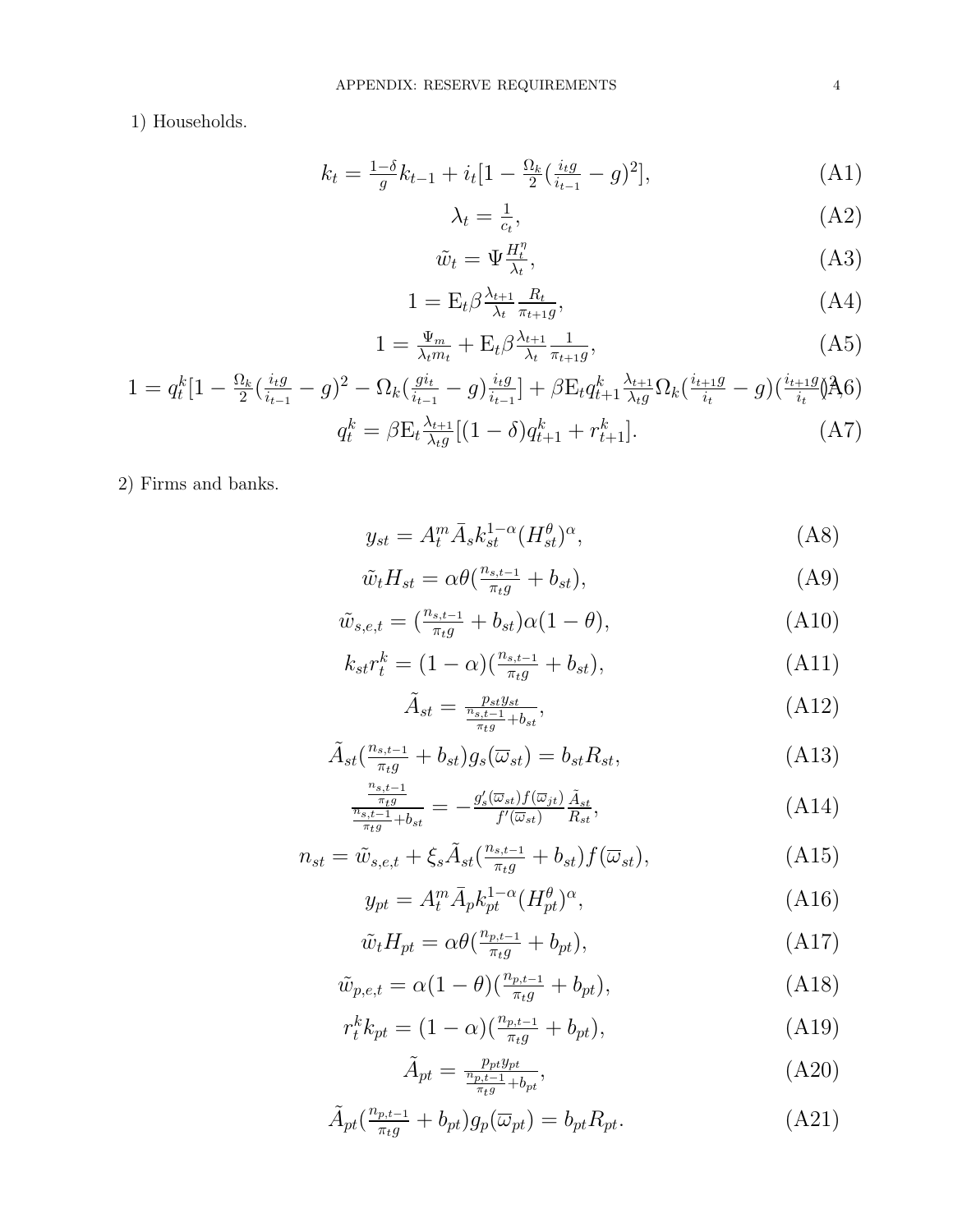$$
\frac{\frac{n_{p,t-1}}{\pi_{t}g}}{\frac{n_{p,t-1}}{\pi_{t}g} + b_{pt}} = -\frac{g_p'(\overline{\omega}_{pt})f(\overline{\omega}_{pt})}{f'(\overline{\omega}_{pt})}\frac{\tilde{A}_{pt}}{R_{pt}},\tag{A22}
$$

$$
n_{pt} = \tilde{w}_{p,e,t} + \xi_p \tilde{A}_{pt} \left( \frac{n_{p,t-1}}{\pi_t g} + b_{pt} \right) f(\overline{\omega}_{pt}), \tag{A23}
$$

$$
(R_{st} - 1)(1 - \tau_t) = R_t - 1,
$$
\n(A24)

$$
R_{pt} = R_t. \tag{A25}
$$

3) Pricing, market clearing and monetary policy.

$$
p_{wt} = \frac{\epsilon - 1}{\epsilon} + \frac{\Omega_p}{\epsilon} \frac{1}{y_t} \left[ \left( \frac{\pi_t}{\pi} - 1 \right) \frac{\pi_t}{\pi} c_t - \beta E_t \frac{\lambda_{t+1}}{\lambda_t} \left( \frac{\pi_{t+1}}{\pi} - 1 \right) \frac{\pi_{t+1}}{\pi} c_{t+1} \right],\tag{A26}
$$

$$
\ln\left(\frac{\mu_t}{\mu}\right) = \psi_{mp} \ln\left(\frac{\pi_t}{\bar{\pi}}\right) + \psi_{my} \ln\left(\frac{\gamma_t}{\bar{\gamma}}\right),\tag{A27}
$$

$$
\ln\left(\frac{\tau_t}{\tau}\right) = \psi_{\tau p} \ln\left(\frac{\pi_t}{\bar{\pi}}\right) + \psi_{\tau y} \ln\left(\frac{\gamma_t}{\bar{\gamma}}\right),\tag{A28}
$$

$$
\mu_t = \frac{m_{t-1}^s}{m_{t-1}^s},\tag{A29}
$$

$$
\gamma_t = \frac{GDP_t}{GDP_{t-1}},\tag{A30}
$$

$$
m_t^s = m_t + d_t - b_{pt}, \tag{A31}
$$

$$
g_t = gdp_t g^c,\tag{A32}
$$

$$
y_t^f = i_t + c_t + g_t + c_t \frac{\Omega_p}{2} (\frac{\pi_t}{\pi} - 1)^2 + \tilde{A}_{st} (\frac{n_{s,t-1}}{\pi_t g} + b_{st}) m_s \int_0^{\overline{\omega}_{st}} \omega dF(\omega) + \tilde{A}_{pt} (\frac{n_{p,t-1}}{\pi_t g} + b_{pt}) m_p \int_0^{\overline{\omega}_{pt}} \omega dF(\omega),
$$
(A33)

$$
y_t^f = \gamma_t,\tag{A34}
$$

$$
\gamma_{mt} = \left(\phi y_{st}^{\frac{\sigma_m - 1}{\sigma_m}} + (1 - \phi) y_{pt}^{\frac{\sigma_m - 1}{\sigma_m}}\right)^{\frac{\sigma_m}{\sigma_m - 1}},\tag{A35}
$$

$$
y_{st} = \phi^{\sigma_m} \left(\frac{p_{st}}{p_{wt}}\right)^{-\sigma_m} y_t,
$$
\n(A36)

$$
y_{pt} = (1 - \phi)^{\sigma_m} \left(\frac{p_{pt}}{p_{wt}}\right)^{-\sigma_m} y_t,\tag{A37}
$$

$$
\frac{k_{t-1}}{g} = k_{st} + k_{pt},\tag{A38}
$$

$$
H_t = H_{st} + H_{pt},\tag{A39}
$$

$$
gdp_t = g_t + i_t + c_t. \tag{A40}
$$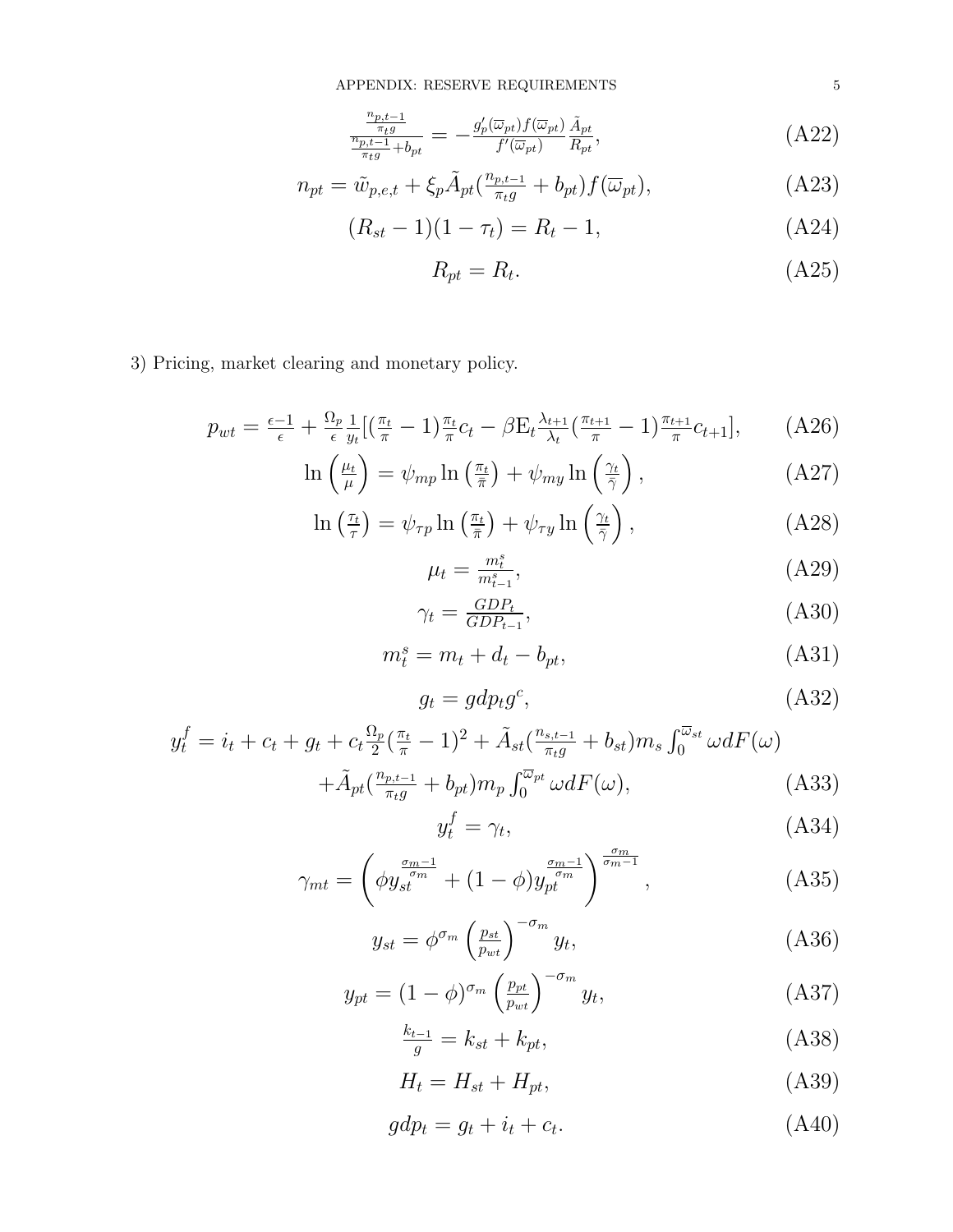where

$$
f(\overline{\omega}_{st}) = \frac{1}{k-1} \omega_m^k \overline{\omega}_{st}^{1-k}, \tag{A41}
$$

$$
f'(\overline{\omega}_{st}) = -\omega_m^k \overline{\omega}_{st}^{-k},\tag{A42}
$$

$$
g_s(\overline{\omega}_{st}) = \omega_m \frac{k}{k-1} (1 - l_s)(1 - m_s) + l_s \overline{\omega}_{st} + (1 - l_s)[1 - \frac{(1 - m_s)k}{k-1}] \omega_m^k \overline{\omega}_{st}^1(\mathbf{A}43)
$$

$$
g'_{s}(\overline{\omega}_{st}) = l_{s} + (1 - l_{s})(1 - m_{s}k)\omega_{m}^{k}\overline{\omega}_{st}^{-k}, \qquad (A44)
$$

$$
f(\overline{\omega}_{pt}) = \frac{1}{k-1} \omega_m^k \overline{\omega}_{pt}^{1-k},\tag{A45}
$$

$$
f'(\overline{\omega}_{pt}) = -\omega_m^k \overline{\omega}_{pt}^{-k},\tag{A46}
$$

$$
g_p(\overline{\omega}_{pt}) = \omega_m \frac{k}{k-1} (1 - l_p)(1 - m_p) + l_p \overline{\omega}_{pt} + (1 - l_p)[1 - \frac{(1 - m_p)k}{k-1}]\omega_m^k \overline{\omega}_{pt}^{1-\ell} (A47)
$$

$$
g_p'(\overline{\omega}_{pt}) = l_p + (1 - l_p)(1 - m_p k)\omega_m^k \overline{\omega}_{pt}^{-k}, \tag{A48}
$$

$$
g_p'(\overline{\omega}_{pt}) = l_p + (1 - l_p)(1 - m_p k)\omega_m^k \overline{\omega}_{pt}^{-k},
$$
\n(A48)

$$
\int_0^{\overline{\omega}_{st}} \omega dF(\omega) = \frac{k}{k-1} (\omega_m - \omega_m^k \overline{\omega}_{st}^{1-k}), \tag{A49}
$$

$$
\int_0^{\overline{\omega}_{pt}} \omega dF(\omega) = \frac{k}{k-1} (\omega_m - \omega_m^k \overline{\omega}_{pt}^{1-k}). \tag{A50}
$$

The system of 40 equations from (A1) to (A40) determine the equilibrium solution for the 40 endogenous variables summarized in the vector,

$$
[y_t^f, \gamma_{mt}, c_t, i_t, g_t, gdp_t, k_t, \lambda_t, \tilde{q}_t^k, H_t, H_{st}, H_{pt},
$$
  

$$
y_{st}, y_{pt}, k_{st}, k_{pt}, n_{st}, n_{pt}, b_{st}, b_{pt}, \tilde{A}_{st}, \tilde{A}_{pt}, \overline{\omega}_{st}, \overline{\omega}_{pt},
$$
  

$$
m_t, m_t^s, \mu_t, \gamma_t,
$$
  

$$
\tilde{w}_t, \tilde{w}_{s,e,t}, \tilde{w}_{p,e,t}, r_t^k, R_t, R_{st}, R_{pt}, \pi_t, p_{wt}, p_{st}, p_{pt}, \tau_t]
$$

# III. Macro effects of SOE-specific TFP shocks

In the text, we discuss the macro implications of an aggregate TFP shock and a POEspecific TFP shock. Here, we summarize our findings about the macro effects an SOE-specific TFP shock.

Table 1 shows the volatilities of several macroeconomic variables and welfare under the benchmark policy regime as well as under the three alternative optimal policy rules.

The table shows that, in response to a positive SOE TFP shock, the individually optimal  $\tau$  rule and  $\mu$  rule both call for a tightening of monetary policy. Since the shock raises GDP and lowers inflation under the benchmark policy, the central bank raises  $\tau$  in response to the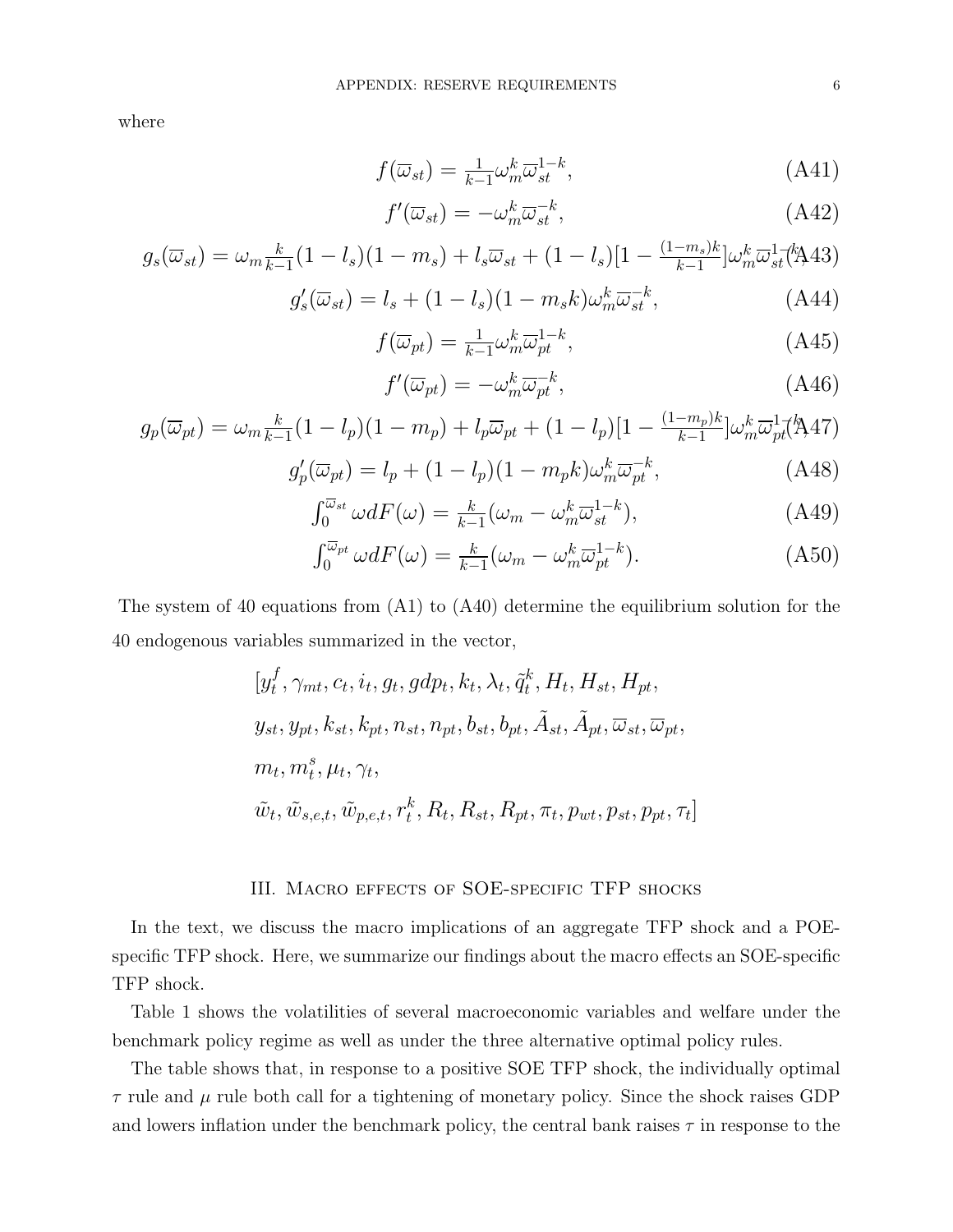increase in GDP growth and lowers  $\tau$  to accommodate the decline in inflation. Similarly, when the central bank can optimally choose the reaction coefficients in the  $\mu$  rule, it reduces money growth in response to the acceleration in GDP growth and raises money growth to mitigate declines in inflation. Under the jointly optimal rule, the optimal reaction coefficients in both policy rules indicate more aggressive monetary policy responses. Acting alone, each of the two alternative optimal rules (i.e., the  $\tau$  rule and the  $\mu$  rule) can better stabilize real GDP and inflation fluctuations and also improve welfare relative to the benchmark policy regime. The jointly optimal rule leads to further welfare improvement relative to the individually optimal rules. In this sense, adjusting reserve requirements is a complementary policy instrument to the conventional policy instrument (money supply growth) in the economy buffeted by SOE-specific TFP shocks. This finding is qualitatively similar to that under POE-specific TFP shocks, as we discuss in the text. In both cases, the sector-specific shocks call for resource reallocation across sectors, and the use of reserve requirements in combination with money supply adjustments helps enhance welfare and macro stability.

Figure 1 shows the impulse responses to a positive SOE TFP shock. In the benchmark economy with a constatint  $\tau$  and calibrated parameters in the  $\mu$  rule (the black solid lines), the shock raises real GDP and lowers inflation. It also raises SOE output and reduces POE output relative to their steady-state levels.

Under the optimal  $\tau$  rule (the red dashed lines), the central bank responds to the increase in real GDP by tightening reserve requirements (as shown in Table 1). On the other hand, the central bank also responds to the decline in inflation by easing reserve requirements, which stimulates aggregate demand. Overall, the leads to a small decline in  $\tau$ . These policy reactions help stabilize fluctuations in both real GDP and inflation. The decline in  $\tau$  also reallocates resources from the POE sector to the SOE sector, which experiences a positive TFP shock. Although the lower  $\tau$  reduces the funding costs for the SOE sector and thus reduces the incidence of SOE failures, it also stimulates aggregate demand. Through the financial accelerator that operates in the POE sector (but not for SOEs), the expansion in aggregate demand raises POE output relative to SOE output despite the improvement in SOE productivity and the reallocation effects.

Under the optimal  $\mu$  rule (the blue dashed lines), the central bank reduces money supply to dampen the increase in real GDP and raises money supply to stimulate aggregate demand and therefore mitigate the declines in inflation. The policy is very effective for stabilizing both real GDP and inflation, as shown in Table 1. Similar to the case with the optimal  $\tau$ rule, POE output is more responsive to the aggregate demand expansion than SOE output because the financial accelerator is operating in the POE sector but not in the SOE sector.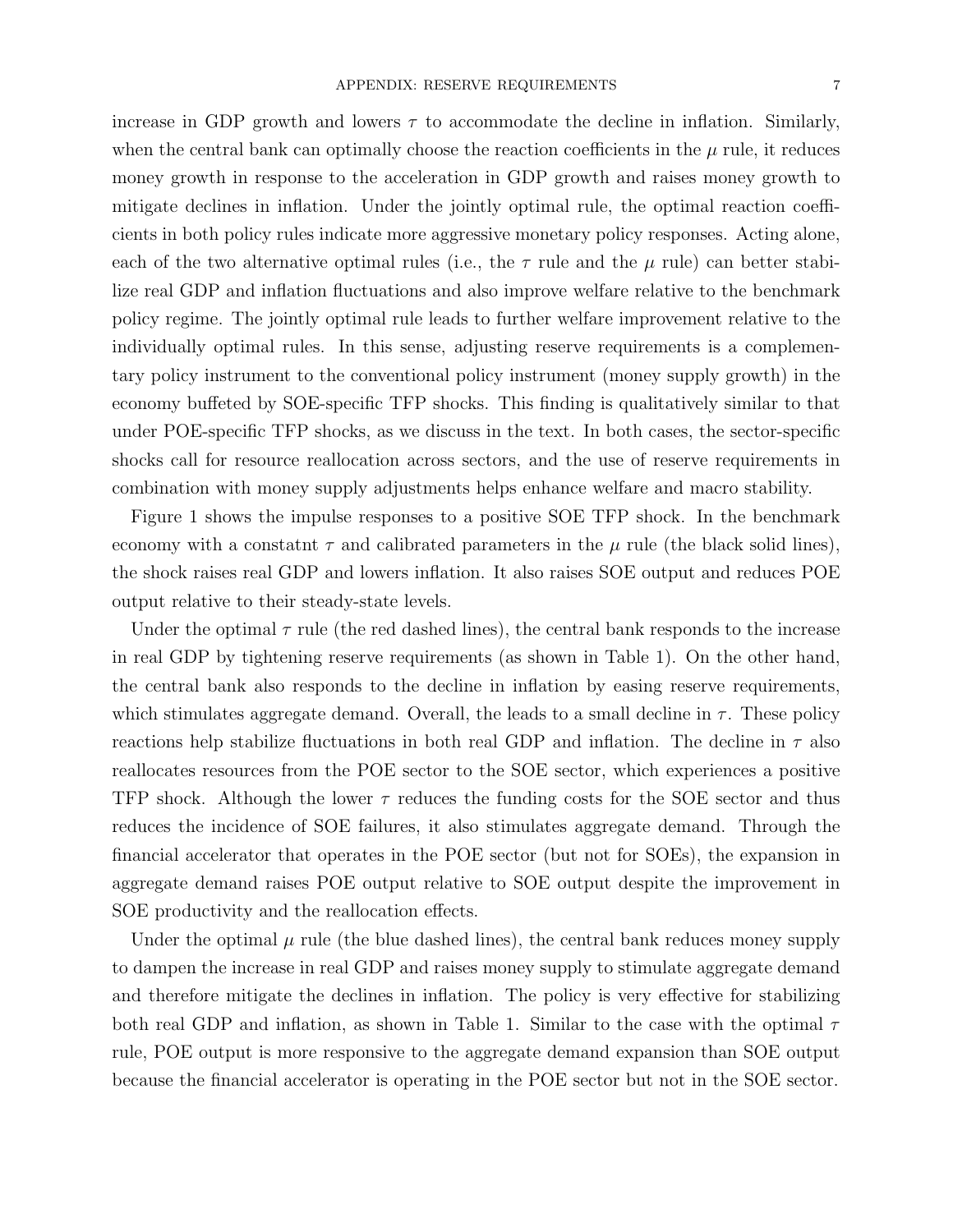Finally, under the jointly optimal rule (the magenta dashed lines), the central bank reacts to the SOE TFP shock by aggressively cutting both mony growth and reserve requirements. These policy reactions further improves welfare relative to the individually optimal policies.

# **REFERENCES**

Chang, C., Z. Liu, M. M. Spiegel, and J. Zhang (2017): "Reserve Requirements and Optimal Chinese Stabilization Policy," Federal Reserve Bank of San Francisco Working Paper 2016-10.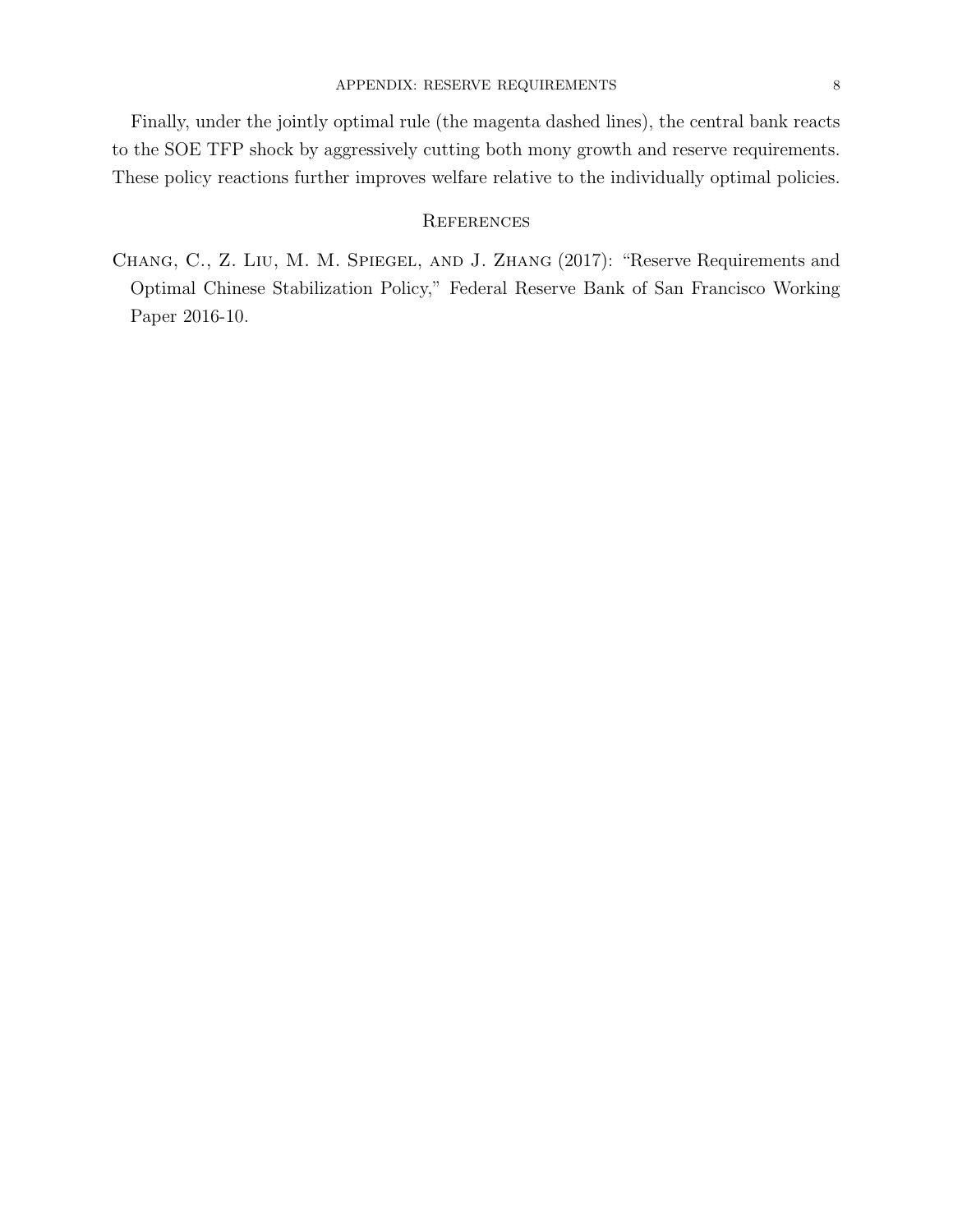| Variables                | Benchmark | Optimal $\tau$ rule | Optimal money rule | Jointly optimal rule |
|--------------------------|-----------|---------------------|--------------------|----------------------|
| Policy rule coefficients |           |                     |                    |                      |
| $\psi_{mp}$              | $-0.65$   | $-0.65$             | $-54.63$           | $-128.10$            |
| $\psi_{mu}$              | 0.30      | 0.30                | $-3.11$            | $-62.29$             |
| $\psi_{\tau p}$          | 0.00      | 49.58               | 0.00               | 1000.00              |
| $\psi_{\tau y}$          | 0.00      | 7.56                | 0.00               | 69.25                |
| Volatility and welfare   |           |                     |                    |                      |
| GDP                      | 1.460\%   | 1.425\%             | 1.413\%            | 1.403\%              |
| $\pi$                    | $0.560\%$ | $0.086\%$           | $0.032\%$          | $0.045\%$            |
| $\,C$                    | 1.139\%   | 1.103\%             | 1.086\%            | 1.093\%              |
| H                        | $0.289\%$ | $0.283\%$           | $0.262\%$          | $0.302\%$            |
| R                        | $0.139\%$ | $0.157\%$           | $0.136\%$          | 0.153%               |
| $Y_s$                    | 7.304\%   | 7.329\%             | 7.257\%            | 7.640\%              |
| $Y_p$                    | 1.423\%   | 1.352\%             | 1.337\%            | 1.577\%              |
| Welfare gains            |           | $0.0260\%$          | $0.0265\%$         | $0.0272\%$           |

Table 1. Volatilities and welfare under alternative policy rules: SOE-specific TFP shock